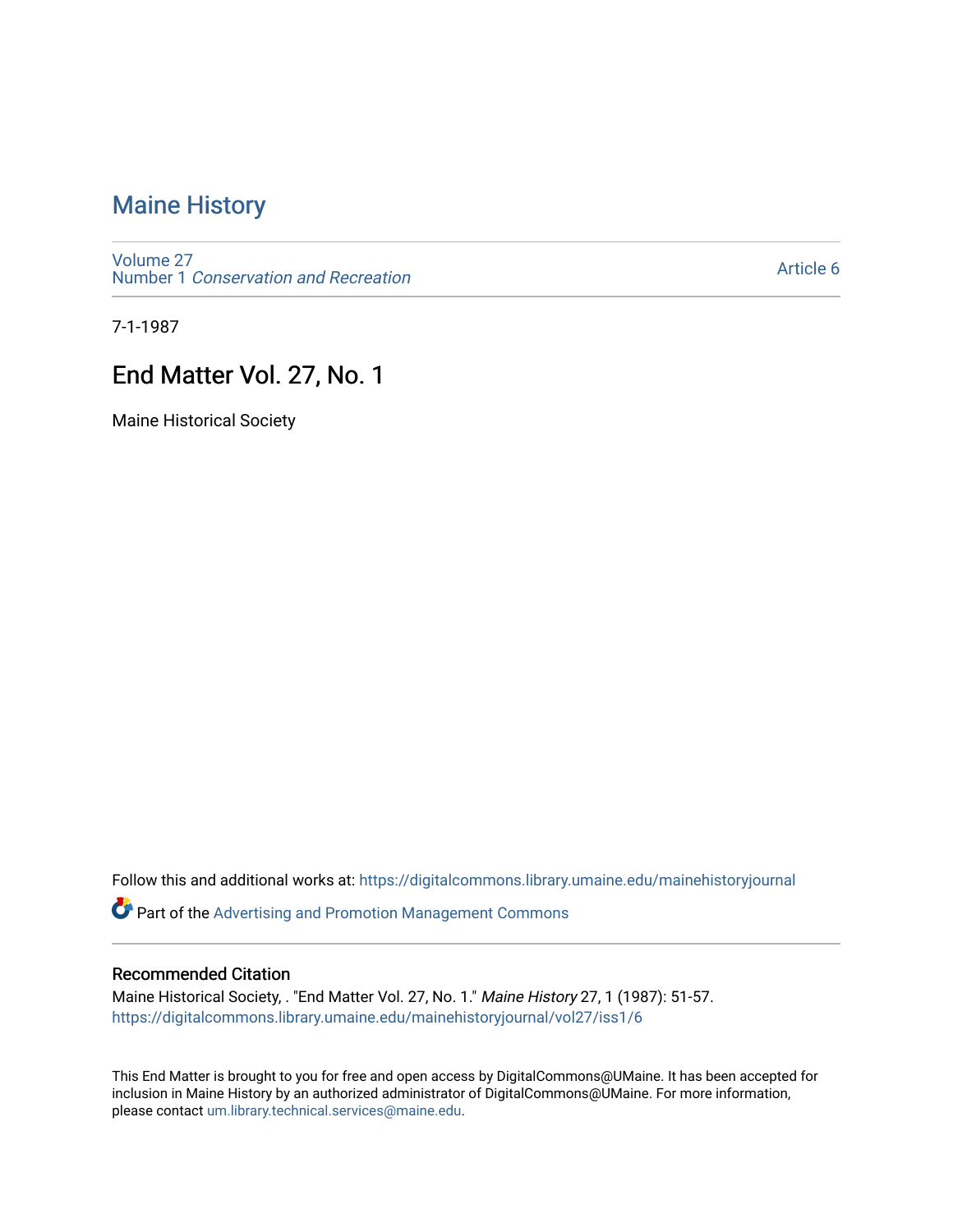## *THE MAINE HISTORICAL SOCIETY is pleased to announce new release:*

## NEW MEN, NEW ISSUES: THE FORMATION OF THE REPUBLICAN PARTY IN MAINE

## Richard R. Wescott

## Maine Historical Society Research Series no. <sup>3</sup>

Details how reform issues led to the formation of Maine'<sup>s</sup> Republican Party in the 1840s and 1850s. In Maine, as well as throughout the nation, support for the antislavery and temperance movements brought new people into the political process, encouraged the temporary existence of third parties, and forced a realignment of the major political parties.

The Maine Historical Society and the *MHS Quarterly* extend congratulations to Mr. Yves Frenette

> Recipient of the James Phinney Baxter Award

for the outstanding article to appear in the *Maine Historical Society Quarterly* during the volume year 1985-1986 (volume 25). Mr. Frenette'<sup>s</sup> "Understanding the French Canadians of Lewiston, 1860- 1900: An Alternate Framework" appeared in the spring 1986 issue of the *MHSQ.*

The James Phinney Baxter Award of \$100.00 is given to promote excellence in the research and writing of Maine history; it is presented at the discretion of the Editorial Board to the author of the best article appearing in the *MHS QUARTERLY* during the volume year.

Mr. Frenette is currently completing a Ph.D. at the Universite' Laval on Lewiston's French-Canadian community and is a member of the History Department at Bates College. He has taught at Laval and at the University of Maine and has co-authored several works on Canadian regional history. In addition to the *MHSQ,* Mr. Frenette has published in the DICTIONARY OF CANADIAN BIOGRAPHY and REVUE D'HISTOIRE DE L'AMERIQUE FRANCAISE.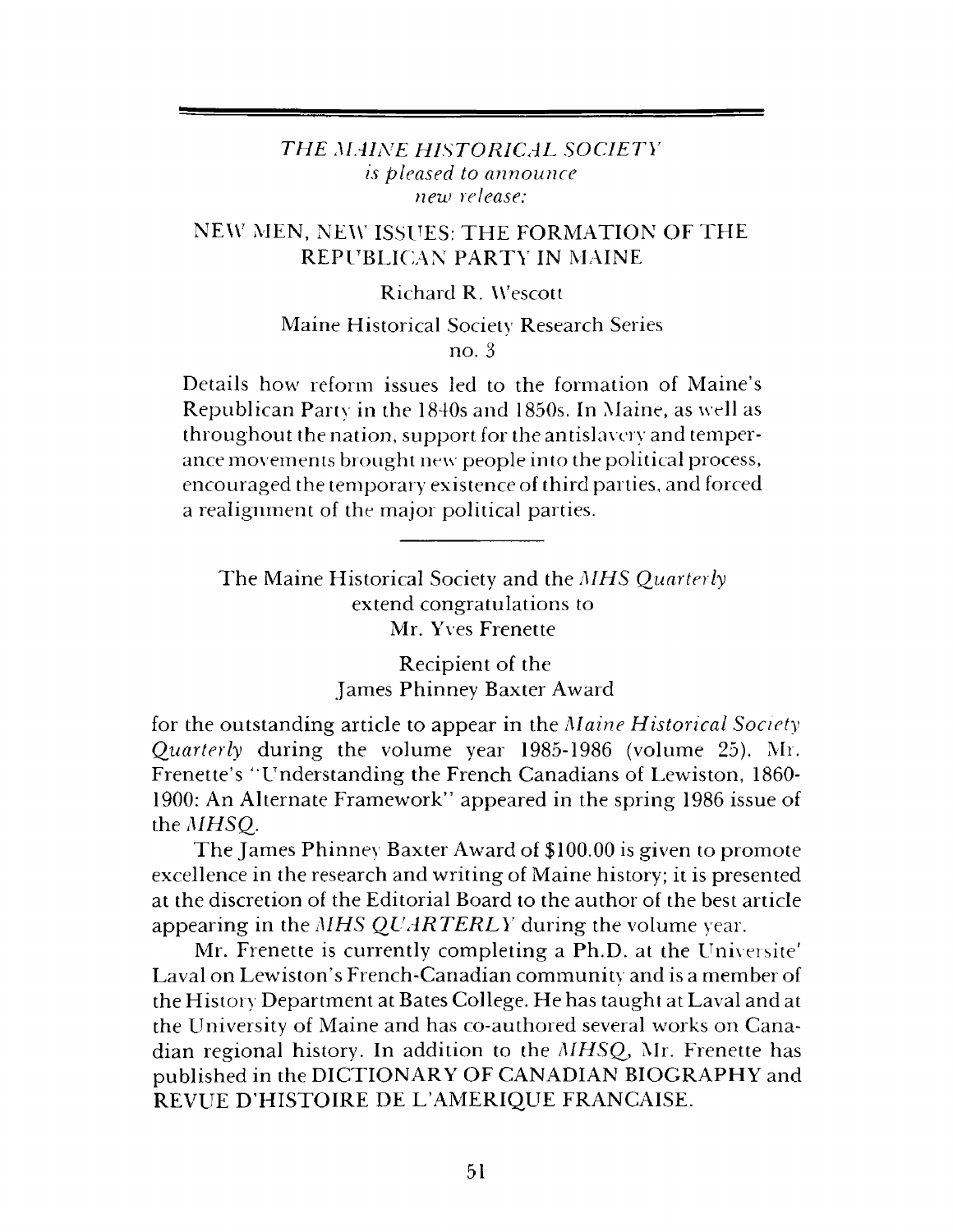### Tuttle'<sup>s</sup> Catalog No. 6

#### *'GENEALOGY, LOCAL HISTORY AND HERALDRY"*

Our catalog lists over 7,300 items including 3,600 genealogy and family history items; plus town and county histories, maps, atlases, church histories and related material on families, cities and towns throughout the IT. S. and Canada. Special sections are devoted to heraldic bookplates, coats-of-arms, British records, genealogical reference works, surnames, periodicals, and more.

OUR LARGEST CATALOG EVER! 256 pages.  $\alpha$  Catalog No. 6  $\qquad$  \$5.00

> TUTTLE ANTIQUARIAN BOOKS, INC. Post Office Box 541 Rutland, VT. 05701-0541

## HAVE YOU RECENTLY PUBLISHED A GENEALOGY? HAVE YOU LEFTOVER STOCK OF A PREVIOUSLY PUBLISHED GENEALOGY?

Our firm specializes in the sale of genealogies and family histories, and related material. We are always interested in acquiring new material to offer our customers, and to include in our catalogs. If you have published a genealogy and would like us to list it, or if you have leftover stock of an older book and would like assistance in storage or distribution, please inquire for further information. We are in a position to assist you. Write to:

## TUTTLE ANTIQUARIAN BOOKS, INC. P. O. Box 541 Rutland, Vermont 05701

A copy of our current catalog #6, listing over 7,000 items, is available for \$5.00 postpaid.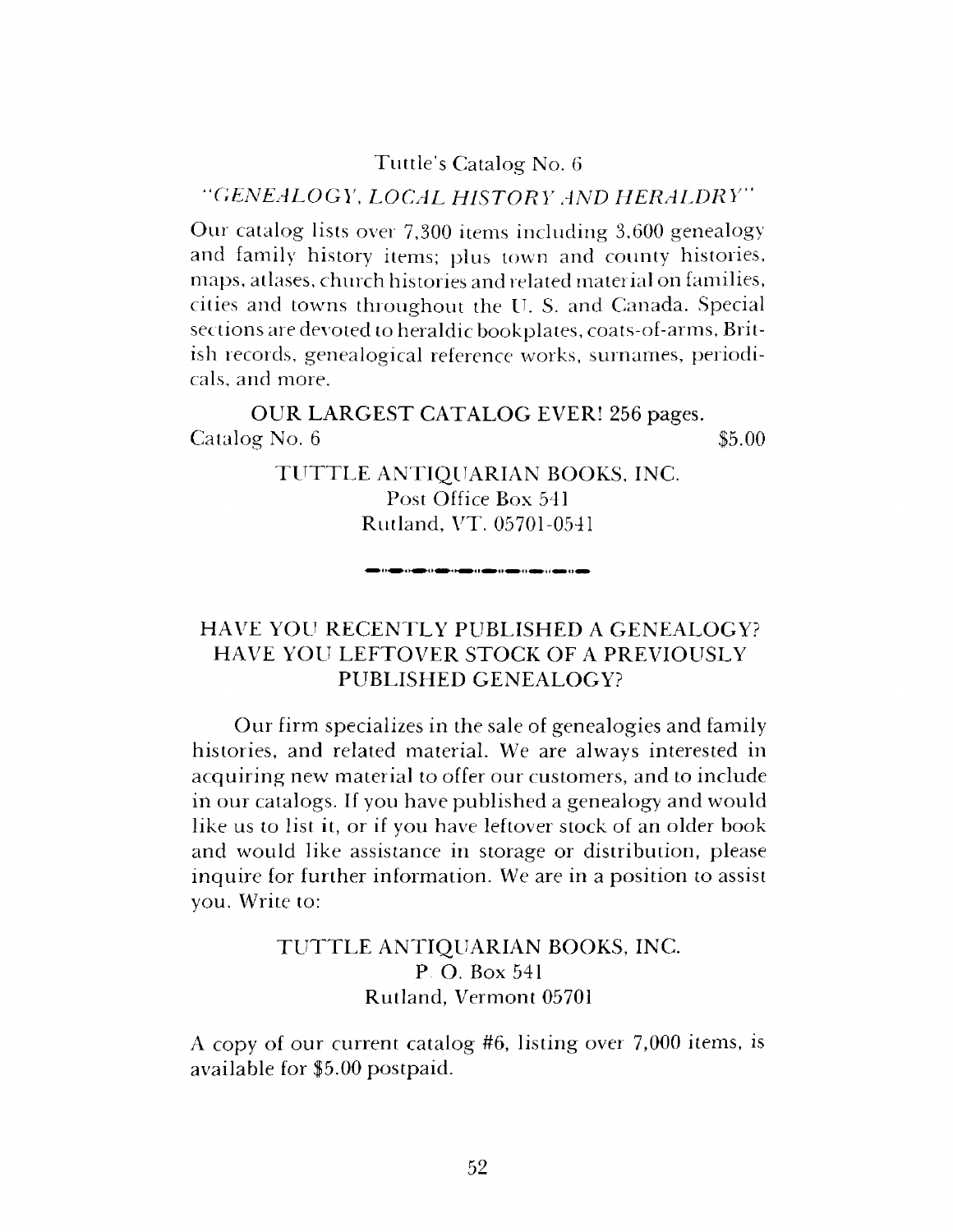

### ANNUAL GIVING CONTRIBUTORS

### BUSINESSES

Anonymous (4) Acorn Products Company, Lewiston Advest, Inc., Portland Allied Construction Co., Inc., Portland American Steel & Aluminum Corp., South Portland Atkinson Furniture Company, Saco G. H. Bass, Wilton Bernstein, Shur, Sawyer & Nelson, Portland Berry, Dunn, McNeil & Parker, Portland Biddeford Textile Company, Biddeford W. L. Blake & Company, Portland Body & Co., Inc., Portland The Boeing Company, Seattle, WA Boise Cascade Corp., Rumford Burnham & Morrill Company, Portland Casco Northern Bank, Portland Central Maine Power, Portland Chase, Leavitt & Co., Portland Clark, Friel & Nicholson, P.A., Portland Coastal Bank, Portland Coca-Cola Bottling Plants, Inc., South Portland Colpitts Travel Center, Portland Congdon Transportation, Portland Cook Concrete Company, Portland Courier-Gazette, Inc., Rockland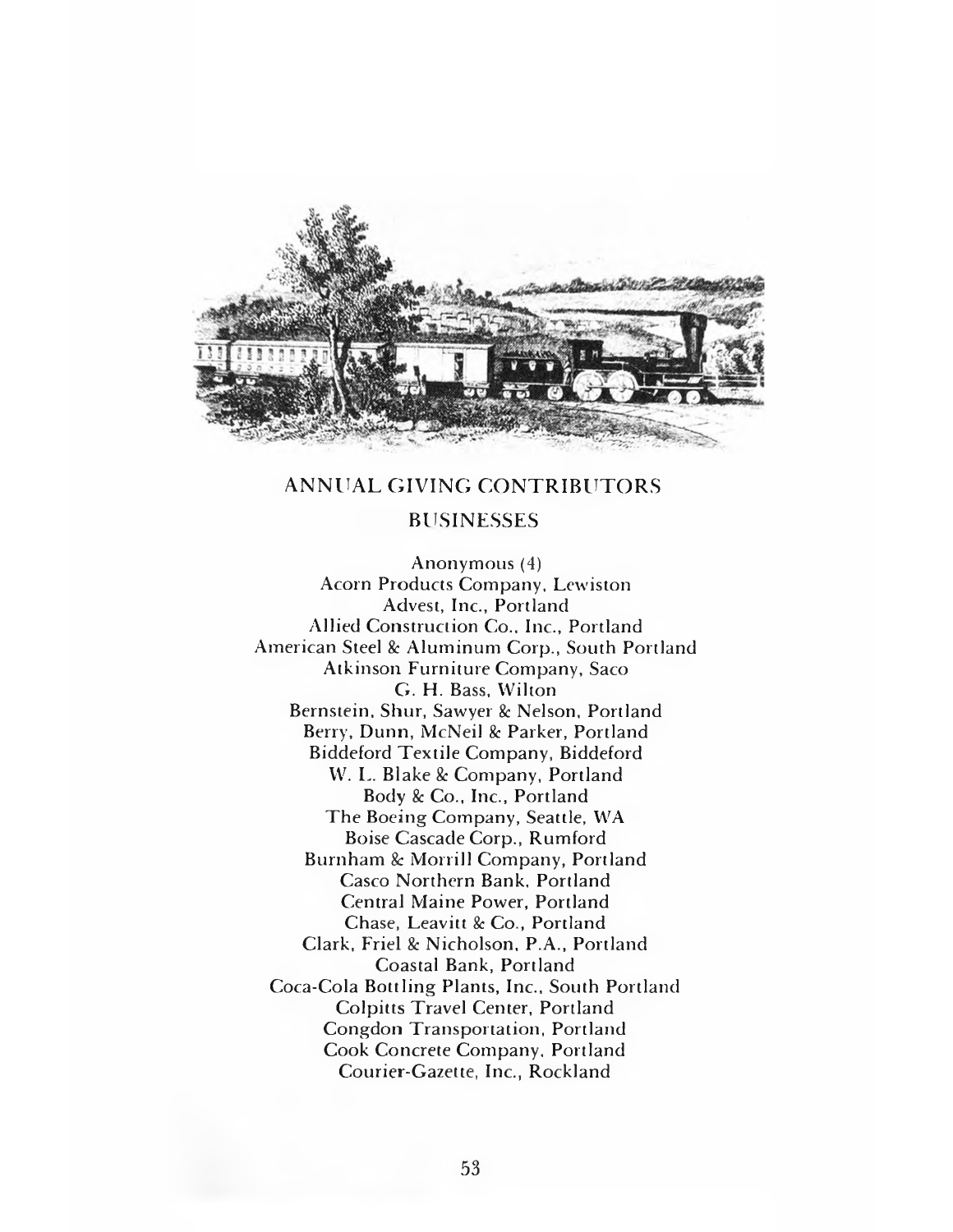F. W. Cunningham & Sons, Portland The Dartmouth Company, Portland Rufus Deering Company, Portland Deering Ice Cream Corp., Portland The Dingley Press, Freeport Down East Energy Corp., Brunswick Down East Enterprise, Inc., Camden Drummond Woodsum Plumpton & MacMahon, Portland Dyke Associates, Portland Ellis Paperboard Products, Inc., Portland EMP Sales, Inc., Falmouth Financial Institutions Service Corp., Lewiston Forest City Chevrolet/SAAB, Portland N. T. Fox Company, Inc., Portland Franklin Savings Bank, Farmington Furbush-Roberts Printing Company, Inc., Bangor Goodine-McAfee, P.A., Portland J. E. Goold Company, Portland Gorham Savings Bank, Gorham M. S. Hancock, Inc., Casco Hannaford Bros. Company, Portland Douglas N. Harding Rare Books, Wells Harris Company, Portland Harris Oil Company, South Portland Hay & Peabody, Portland Housing Resources Corp., Portland Fred S. James & Co. of Maine, Inc., Portland Jordan'<sup>s</sup> Meats, Portland Key Bank of Southern Maine, Portland Kidder, Peabody & Company, Portland LaVerdiere'<sup>s</sup> Super Drug Stores, Waterville Letterworks International, Portland Liberty Group, Inc., Portland Theodore Logan & Son, Inc., Portland O. W. & B. S. Look Co., Inc., Jonesport Maine Broadcasting System, Portland Maine Energy Recovery Company, Biddeford Maine Lubrication Service, Inc., Portland Maine National Bank, Portland Maine Savings Bank, Portland Megquier & Jones Corp., South Portland Menario/Russ/O'Sullivan, Portland Merrill Transport Company, Portland Anthony Mancini, Inc., Portland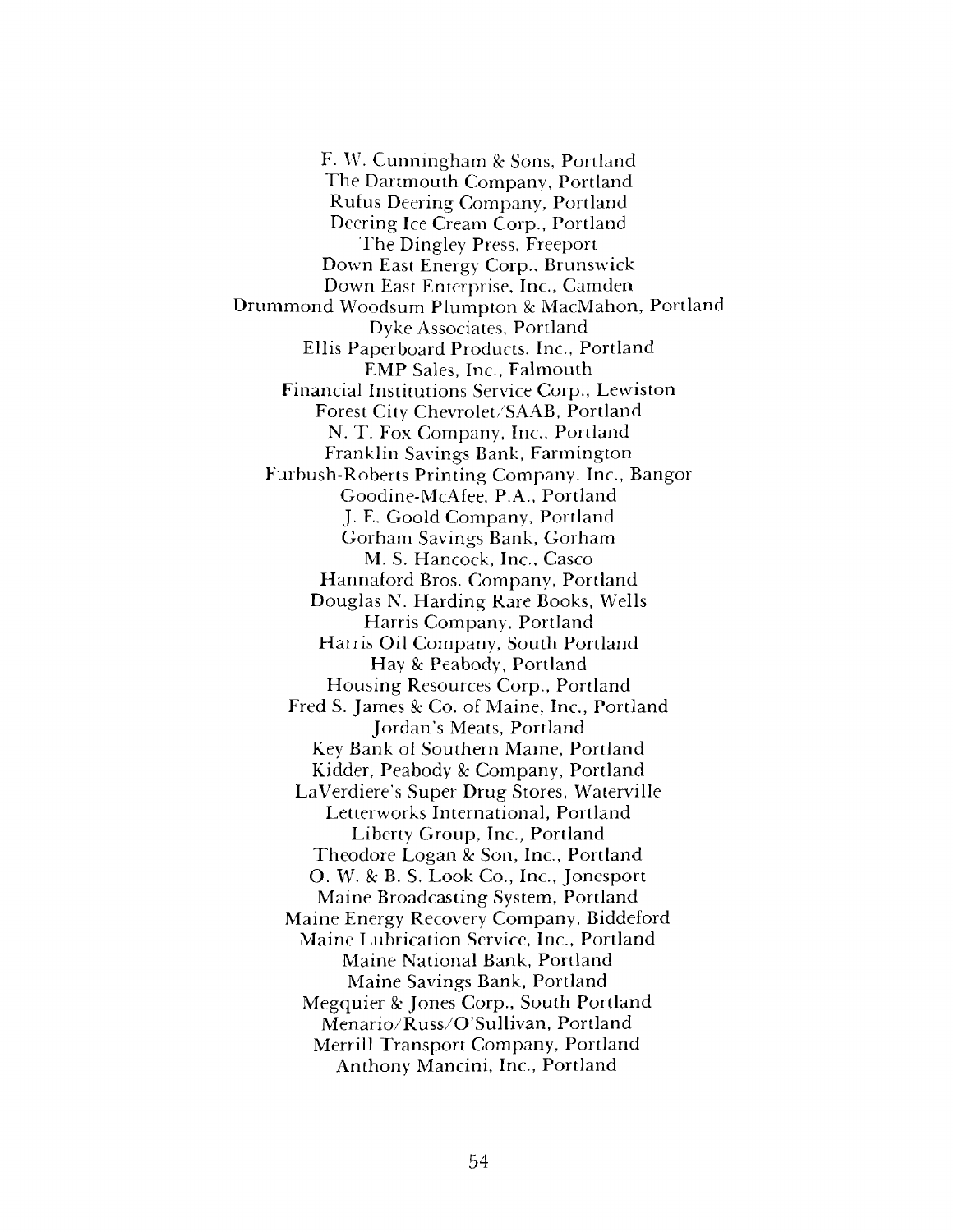Morse, Payson & Noyes, Portland New England Telephone, Portland New System Laundry & Cleaners, Inc., Portland John J. Nissen Baking Company, Falmouth Noyes & Chapman, Inc., Portland Oakhurst Dairy, Portland Paine-Webber, Inc., Portland Pape Chevrolet, Inc., South Portland Peoples Heritage Bank, Portland Philip Morris, Inc., New York, N.Y. Pierce Furniture, Portland Porteous Mitchell & Braun & Company, Portland Portland Glass, Westbrook Public Cable Company, Portland Roberts Office Supply, Portland Roberts Pharmacy, Lisbon Falls Robinson Mfg. Company, Oxford C. H. Robinson Paper Company, Portland Rowe Ford Sales, Westbrook H. E. Sargent, Inc., Stillwater Schlotterbeck & Foss Company, Portland The Schultz Company, Falmouth Seltzer & Rydholm Distributors, Inc., Portland James W. Sewall Co., Old Town Shaw'<sup>s</sup> Supermarkets, Inc., Portland W. H. Shurtleff Company, South Portland Skillin'<sup>s</sup> Greenhouse, Falmouth Mark Stimson Associates, Portland M. A. Storck Company, Portland Tofias Fleishman Shapiro & Co., Portland Town of Yarmouth, Maine Tucker Anthony & R. L. Day, Inc., Portland Union Trust Company, Ellsworth S. T. Vreeland Agency, Yarmouth S. D. Warren Foundation, Westbrook Webber Travel Service, Portland Wiley Pontiac, South Portland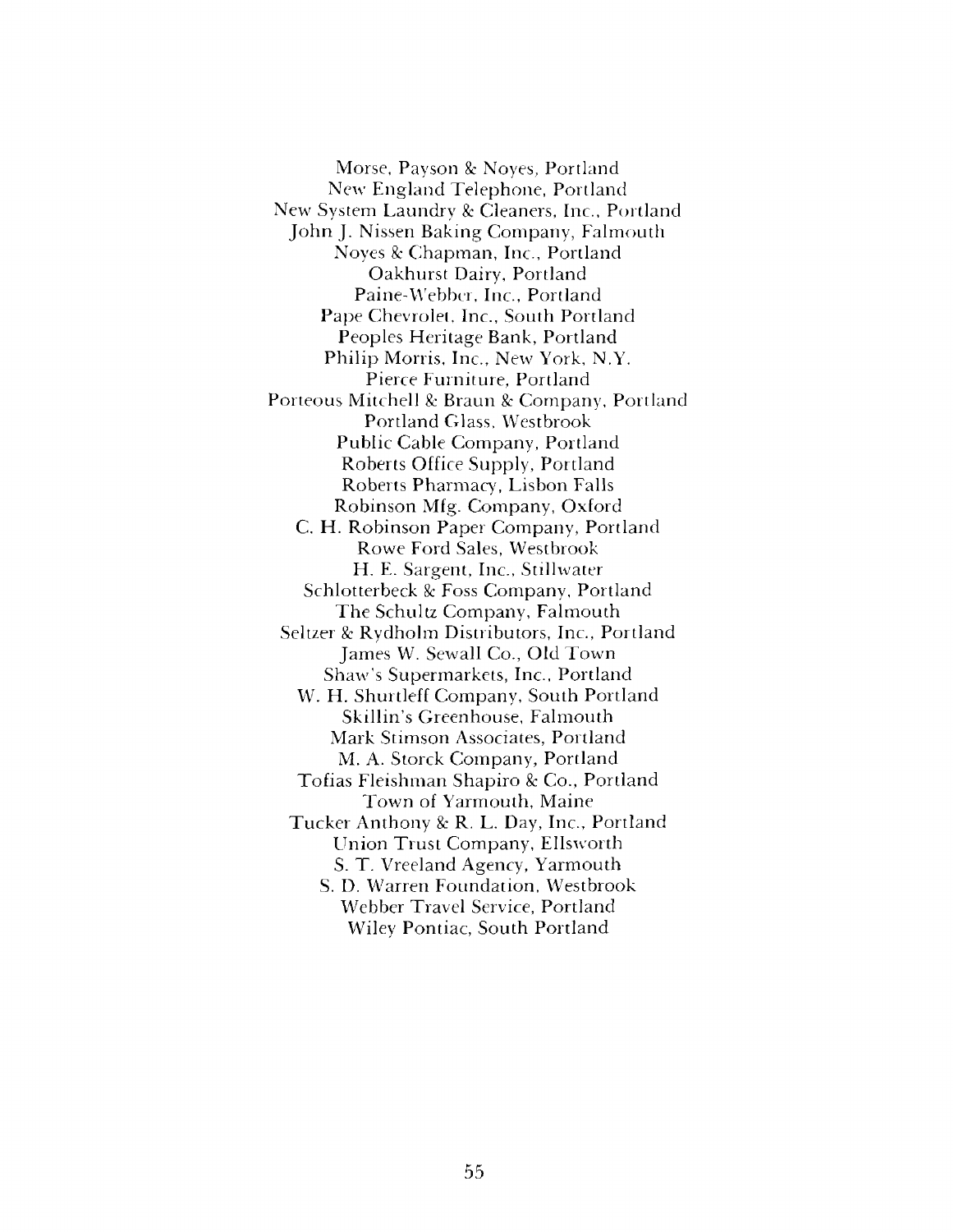#### FOUNDATIONS

## CIGNA Foundation Columbia Funds U. S. Gypsum Foundation, Inc. Rosamond Thaxter Foundation

*An Invitation to Membership*

## MAINE HISTORICAL SOCIETY 485 Congress Street Portland, Maine 04101

The Maine Historical Society cordially invites you to join in the work of collecting, preserving, and publishing the history of the State of Maine, and of maintaining one of America's most notable historic homes, the Wadsworth-Longfellow House.

As an active member of the Society you will receive the *Maine Historical Society Quarterly,* the only journal in Maine devoted exclusively to the encouragement of scholarly investigation into Maine'<sup>s</sup> history, open access to the stacks of the state'<sup>s</sup> largest historical and genealogical research library, five admission to the Wadsworth-Longfellow House, and the privilege of participating in the meetings ol the Society.

<sup>I</sup> would like to become a member of the Maine Historical Society in the category indicated below:

| $.1$ ctuve               | -S20          |     |
|--------------------------|---------------|-----|
| Family                   | .S30          | Н   |
| <i><b>Sustaining</b></i> | \$50          | 1 I |
| Patron                   | \$100         | H   |
| <i>Benefactor</i>        | \$250 or more | . . |

*N<sup>a</sup> me \_\_\_\_\_\_\_\_\_\_\_\_\_\_\_\_\_\_\_\_\_\_\_\_\_\_\_\_\_\_\_\_\_\_\_\_\_\_\_\_\_\_\_\_\_\_\_\_\_\_\_\_\_\_\_*

J*(I(Iress \_\_\_\_\_\_\_\_\_\_\_\_\_\_\_\_\_\_\_\_\_\_\_\_\_\_\_\_\_\_\_\_\_\_\_\_\_\_\_\_\_\_\_\_\_\_\_\_\_\_\_\_*